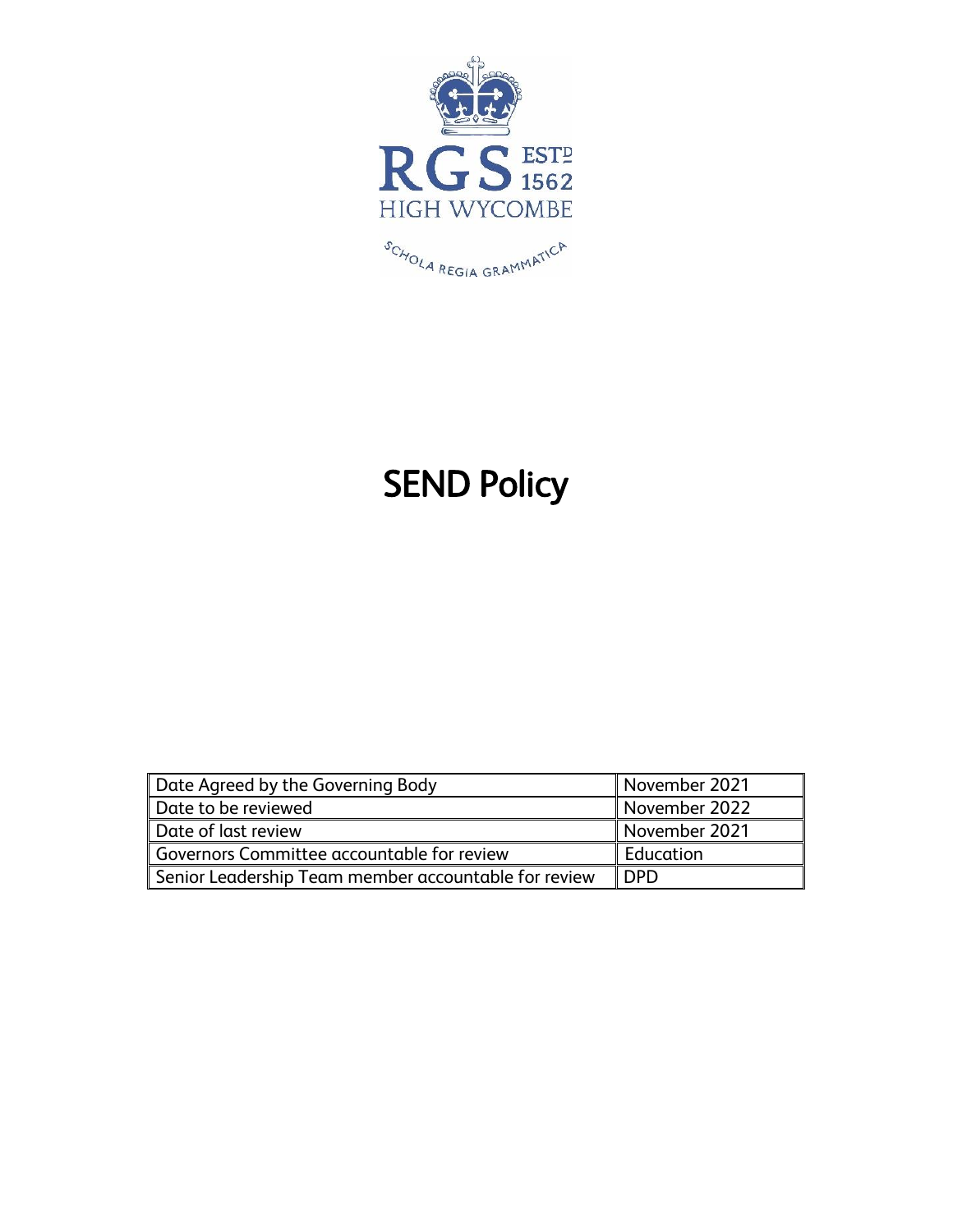

# Special Educational Needs Policy

The Royal Grammar School (RGS) seeks to follow the statutory guidance of the Special Educational Needs and Disability Code of Practice January 2015, The Children and Families Act 2014, The Equality Act 2010 and Bucks County Council's Special Educational Needs (SEND) Strategies. This Policy has also been written with reference to the DfE Guidance "Working Together to Safeguard Children" (July 2018) and "Keeping Children Safe in Education" (September 2021).

#### **1.** Aims

We seek to provide opportunities for all boys, regardless of age, disability, race, faith, or individual needs to develop all their talents to the full. The School's objectives in making provision for students with SEND recognise that all students, irrespective of abilities, are entitled to full access to a broadly based, balanced curriculum including the National Curriculum. All students are valued equally and our curriculum takes account of the students' differing needs. These may include emotional, behavioural, sensory, physical disabilities or specific learning difficulties, which require special educational provision to be made for them. The majority of students will have mild to transitory difficulties but some students will have longer term and more complex needs.

# **2.** Defining Special Educational Needs (SEND)

A student at RGS has SEND if he has a learning difficulty or disability, which calls for special educational provision to be made for him. A learning difficulty or disability exists if:

- he experiences significantly greater problems with learning than the majority of his peers and/or
- he has a disability, which either prevents or hinders him from making use of educational facilities of a kind generally provided for others of the same age in a mainstream school.

The SEND provision and practice is designed to ensure that such students are identified and have the necessary support to have full access to all areas of the curriculum. Our aim is to facilitate the highest possible standards of achievement in all areas of their development. The SEND provision must be personcentred and appropriate to the individual needs of the student.

Whilst we encourage every boy to perform to the best of their ability, being a selective school means that a student may not perform at the same level as his peers. This would not in itself constitute an assessment of having SEND. English as an Additional Language does not in itself mean a student has SEND.

The SEND provision is guided by the following principles:

#### Students with SEND are integrated into mainstream teaching with the necessary in-class support where appropriate.

- 1. All areas of the school share responsibility for planning, monitoring and evaluating the progress of SEND students.
- 2. The educational needs of students are carefully assessed and the curriculum and teaching are matched to meet their needs with the necessary differentiation taking place.
- 3. We aim to ensure that attitudes to students who experience difficulties are positive and constructive and that their achievements are valued and recognised.
- 4. Professional and material resources are effectively deployed.
- 5. We will ensure regular consultations with parents in which opportunities for working in partnership are sought.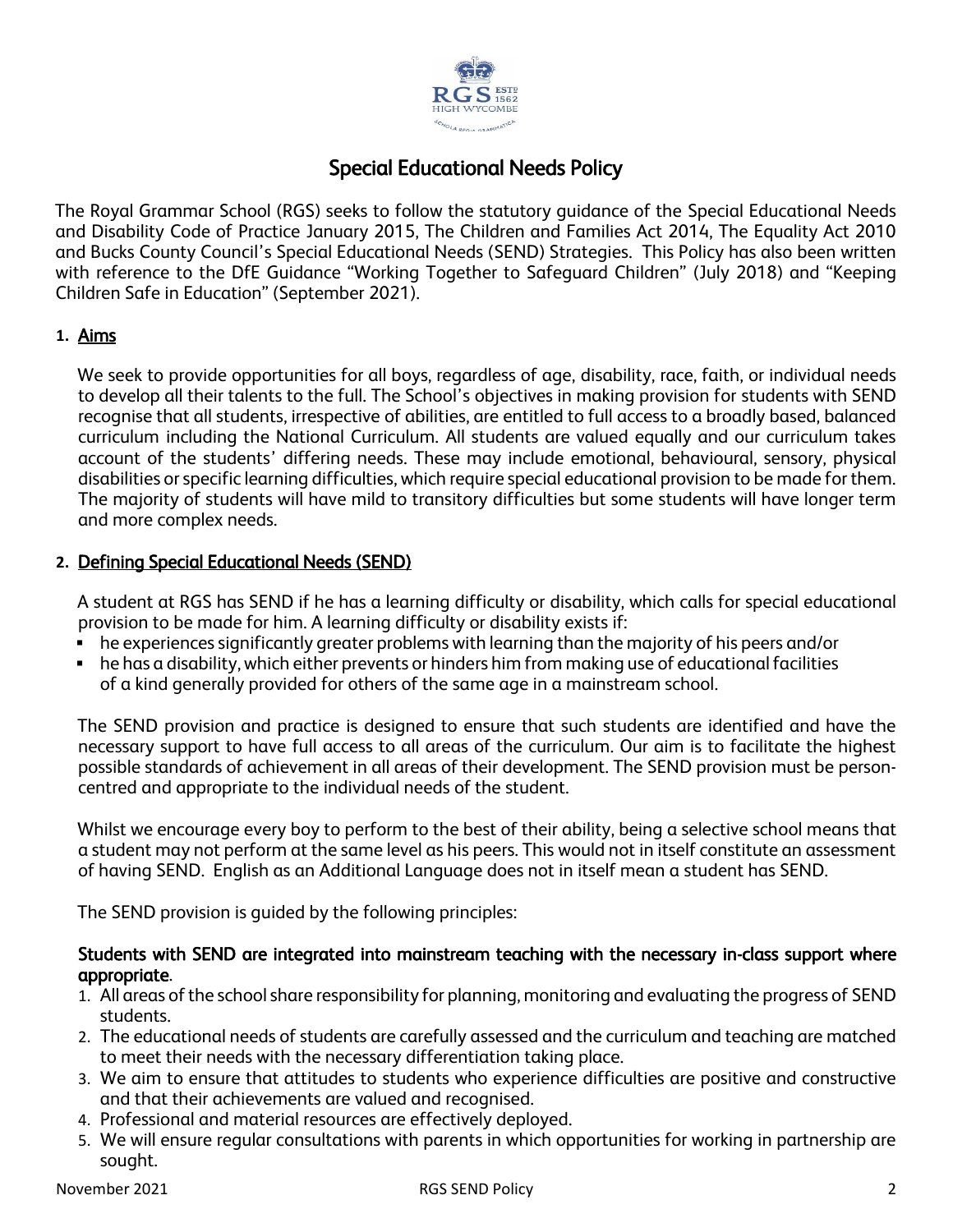The decision to place a student on the Special Needs List will relate to the student's ability to have access to a balanced curriculum and to participate in planned education experiences for children of the same age cohort.

#### **3.** Identification, Assessment and Provision of Special Educational Needs

In accordance with the SEND Code of Practice, the RGS has a graduated approach to the identification, assessment and provision of students with SEND. The purpose of identification is to work out what action the school needs to take, not fit a student in to a category. We consider the needs of the whole student and not just the special educational needs. We follow a process of Assess, Plan, Do and Review. There may be other factors, which impact on progress and attainment but are not SEND. Identification is used as follows:

#### (a)Pastoral Care/Support

A possible special educational need is identified normally by referral to the Head of Year from teaching staff but sometimes by parents. The need is usually resolved by high quality personalised teaching and increased differentiation, which is monitored by the teacher and the Head of Year. Teachers are responsible for the progress and development of all students in their class, including those who have additional support from Learning Support Assistants and /or specialist teachers.

#### (b)Student Development Aware

Concerns are raised by class teachers/parents and students' progress is carefully monitored and reviewed to assess whether additional support strategies are needed. A need may have arisen in primary school together with specialist advice.

#### (c)SEND Support

Extra support from internal and/or external sources e.g. LSA support, differentiated exams access arrangements, social skills work. External support may come from our link Occupational Therapist, Speech and Language Therapist or Specialist Teachers. Parents are involved in this process and included on any advice reports.

#### (i) Education Health and Care Plans (EHCP)

Students with an EHCP have an LSA assigned to them as a key worker, and they are supported in lessons and in any private study sessions where appropriate. Some students have additional support from specialist teachers. Each year a person-centred Annual Review is held where the student, parents, specialists and SEND staff involved can discuss the needs of the student.

Parents of students with an EHCP are advised by the LA to contact the secondary schools in advance of any application to discuss the particular needs of their son and the terms of the EHCP.

#### (ii)Care Plans

Once a need for support has been identified, the student will be added to the SEND list and the SEND Manager ensures that a Care Plan is put in place. This Care Plan gives details of the student's difficulty and the intervention strategies which may help. It is sent to the student, the student's teachers and parents and reviewed regularly.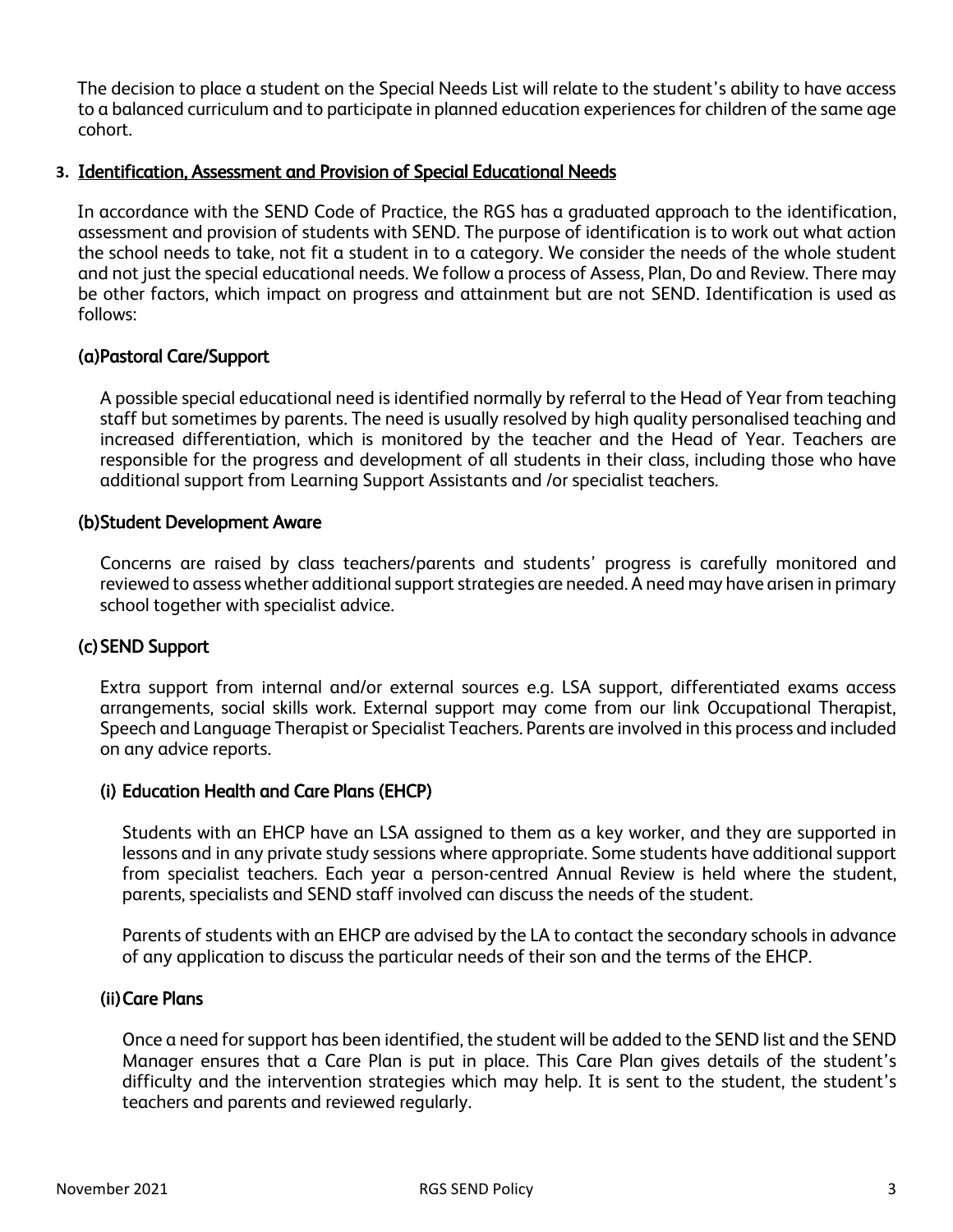# **4.** Co-ordinating and Managing Provision

#### Management Structure and Governance

| SENCo:                  | Mr D Durning                                                                                                                                             |
|-------------------------|----------------------------------------------------------------------------------------------------------------------------------------------------------|
|                         | The SENCo has overall responsibility for the SEND provision in the school and is a<br>member of the Senior Team.                                         |
| <b>SEND Manager:</b>    | The SEND Manager is delegated the management and co-ordination of the SEND<br>provision.                                                                 |
| Deputy SEND<br>Manager: | The Deputy SEND Manager is delegated to support the SEND Manager in the<br>management and co-ordination of SEND provision.                               |
| <b>SEND Governor:</b>   | The SEND Governor is the appointed School Governor who liaises with the SEND<br>Department and makes regular visits in a supportive and monitoring role. |

The SEND Manager will ensure the following takes place:

- The day-to-day operation of the school's SEND Policy
- Liaising with and advising class teachers
- Co-ordinating with the SENCo in managing the provision for students with SEND
- Care Plans are written and regularly reviewed
- Updating and overseeing the records of all students with SEND
- **■** Maintaining the SEND list and written records kept of actions taken and outcomes
- Liaison with parents of students with SEND
- Liaison with external agencies.
- **•** Liaison with SENCo concerning INSET training for all staff
- Review meetings of SEND students where appropriate
- Line management of the Deputy SEND Manager and Learning Support Assistants
- Liaison with primary feeder schools when required.

# **5.** Supporting Students at School with Medical Conditions

The school recognises that students at school with medical conditions should be properly supported so that they have full access to education including school trips and physical education. Some may have a disability and where this is the case, the school will comply with its duties under the Equality Act 2010. Some may have SEND and may have a Care Plan and/or an EHCP, which brings together their health and social needs as well as their SEND provision. Students at the RGS with medical needs have a Medical Care Plan, which is co-ordinated by Matron.

# **6.** Training

The SENCo, SEND Manager, Deputy SEND Manager, LSAs, Heads of Year and others interested will be encouraged to go on relevant courses. Additionally, training sessions for relevant staff on particular issues in SEND are carried out at the RGS. The SEND Manager regularly liaises with other schools with regard to SEND issues. SEND staff also attend local liaison meetings with Specialist Teachers and staff from other schools.

#### **7.** Admissions

Students with SEND are admitted to the school in a similar manner to other students, on the basis of meeting admissions criteria. Liaison visits to feeder schools help identify individual needs. The school admission form also encourages parents to pass relevant information to the SEND Department prior to their son's entry to the school. The SEND Manager will arrange to liaise with the student and the parents